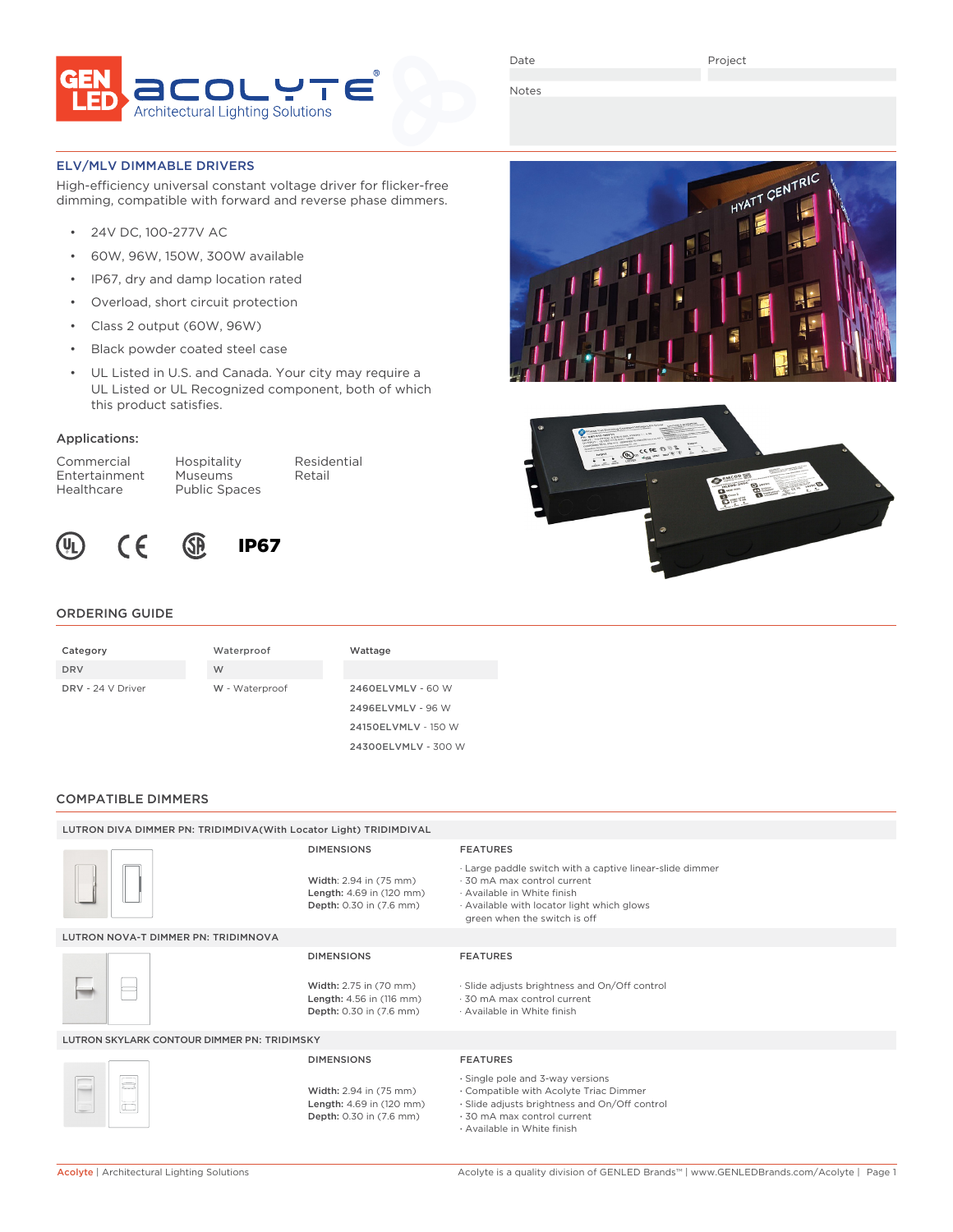

# SPECIFICATIONS

|                                  | 60 W                                                                                                                                                                                                                                         | 96 W                                                                                             |  |  |  |
|----------------------------------|----------------------------------------------------------------------------------------------------------------------------------------------------------------------------------------------------------------------------------------------|--------------------------------------------------------------------------------------------------|--|--|--|
|                                  | 3.62 in.<br>1.02 in.<br>$(91.95$ mm)<br>$(25.91 \, \text{mm})$<br>$\circ$<br>$\circ$<br>$\circ$<br>$^{\circ}$<br>⊛<br>U<br>7.4<br>6.7<br>$\Xi$<br>in. (170.18 mm)<br>(187.96<br>mm.<br>U<br>۰<br>$^{\circ}$<br>$\circ$<br>$\circ$<br>$\circ$ | 1.54 in.<br>$(39.12 \text{ mm})$<br>5.16 in. (131.1 mm)<br>7.73 in.<br>ю г<br>$(196.34$ mm)<br>f |  |  |  |
| Output Voltage (DC)              | 24 V                                                                                                                                                                                                                                         | 24 V                                                                                             |  |  |  |
| <b>Rated Current</b>             | 2.5A                                                                                                                                                                                                                                         | 4.0 A                                                                                            |  |  |  |
| <b>Rated Power</b>               | 60 W                                                                                                                                                                                                                                         | 96 W                                                                                             |  |  |  |
| Input Voltage Range (VAC)        | $100 - 277$                                                                                                                                                                                                                                  | $100 - 277$                                                                                      |  |  |  |
| <b>Input Current</b>             | $0.9A$ max                                                                                                                                                                                                                                   | 1.3 A AC                                                                                         |  |  |  |
| <b>Frequency Range</b>           | 50 / 60 Hz                                                                                                                                                                                                                                   | 50 / 60 Hz                                                                                       |  |  |  |
| Efficiency                       | > 90%                                                                                                                                                                                                                                        | > 90%                                                                                            |  |  |  |
| <b>Power Factor</b>              | > 0.90                                                                                                                                                                                                                                       | > 0.90                                                                                           |  |  |  |
| <b>Withstand Voltage</b>         | 1500 V AC                                                                                                                                                                                                                                    | 1500 V AC                                                                                        |  |  |  |
| <b>Ambient Temperature Range</b> | -40° F to 113° F (-40° C to 45° C)                                                                                                                                                                                                           | -40° F to 113° F (-40° C to 45° C)                                                               |  |  |  |
| Protection                       | Short circuit and overload                                                                                                                                                                                                                   | Short circuit and overload                                                                       |  |  |  |
| IP Rating                        | <b>IP67</b>                                                                                                                                                                                                                                  | <b>IP67</b>                                                                                      |  |  |  |
| <b>Safety Standards</b>          | Conforms to UL STD. 1310, Certified to CSA<br>STD. C22.2 No. 223, CE                                                                                                                                                                         | Conforms to UL STD. 1310, Certified to CSA<br>STD. C22.2 No. 223, CE                             |  |  |  |
| <b>Dimensions</b>                | 7.4 in. x 3.62 in. x 1.02 in. (L x W x H)<br>(187.96 mm x 91.95 mm x 25.91 mm)                                                                                                                                                               | 7.73 in. x 5.16 in. x 1.54 in. (L x W x H)<br>(196.34 mm x 131.1 mm x 39.12 mm)                  |  |  |  |
| Weight                           | 0.24 lbs / 0.11 kg                                                                                                                                                                                                                           | 3.7 lbs / 1.36 kg                                                                                |  |  |  |

\* Mount with at least 10" of free flow air space around it

#### WIRING DIAGRAM



Acolyte does not warrant or represent that the information is free from errors or omission. The information may change without notice and Acolyte is not in any way liable for the accuracy of any information printed and stored or in any way interpreted or used.